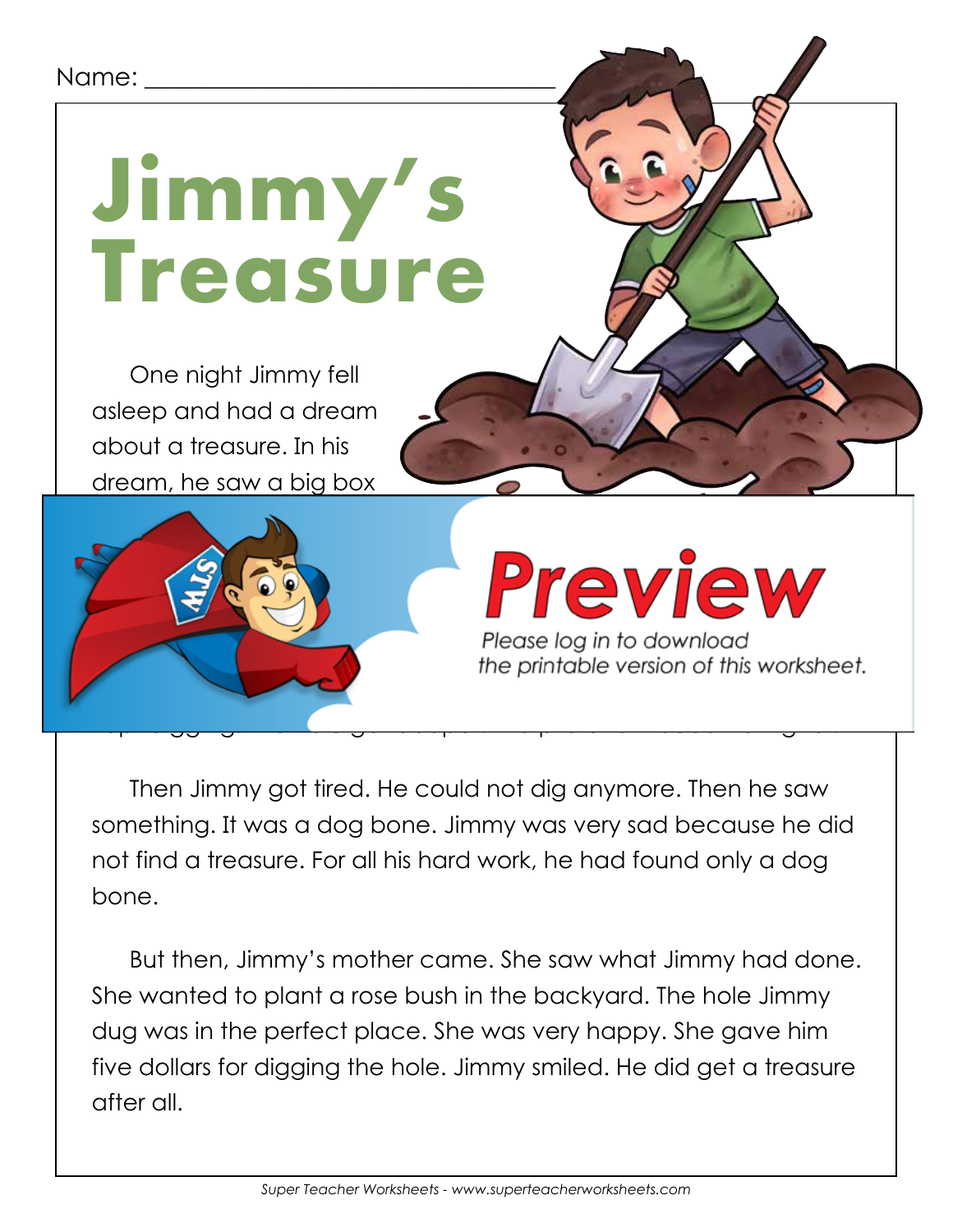## Name:

**Jimmy's** 

**Treasure**





\_\_\_\_\_\_\_\_\_\_\_\_\_\_\_\_\_\_\_\_\_\_\_\_\_\_\_\_\_\_\_\_\_\_\_\_\_\_\_\_\_\_\_\_\_\_\_\_\_\_\_\_\_\_\_\_\_\_\_\_\_\_\_

**3.** How did Jimmy's mother feel when she found out that Jimmy dug a hole in the backyard? Why did she feel this way?

\_\_\_\_\_\_\_\_\_\_\_\_\_\_\_\_\_\_\_\_\_\_\_\_\_\_\_\_\_\_\_\_\_\_\_\_\_\_\_\_\_\_\_\_\_\_\_\_\_\_\_\_\_\_\_\_\_\_\_\_\_\_\_

\_\_\_\_\_\_\_\_\_\_\_\_\_\_\_\_\_\_\_\_\_\_\_\_\_\_\_\_\_\_\_\_\_\_\_\_\_\_\_\_\_\_\_\_\_\_\_\_\_\_\_\_\_\_\_\_\_\_\_\_\_\_\_

\_\_\_\_\_\_\_\_\_\_\_\_\_\_\_\_\_\_\_\_\_\_\_\_\_\_\_\_\_\_\_\_\_\_\_\_\_\_\_\_\_\_\_\_\_\_\_\_\_\_\_\_\_\_\_\_\_\_\_\_\_\_\_

\_\_\_\_\_\_\_\_\_\_\_\_\_\_\_\_\_\_\_\_\_\_\_\_\_\_\_\_\_\_\_\_\_\_\_\_\_\_\_\_\_\_\_\_\_\_\_\_\_\_\_\_\_\_\_\_\_\_\_\_\_\_\_

**4.** What did Jimmy's mom give him at the end of the story?